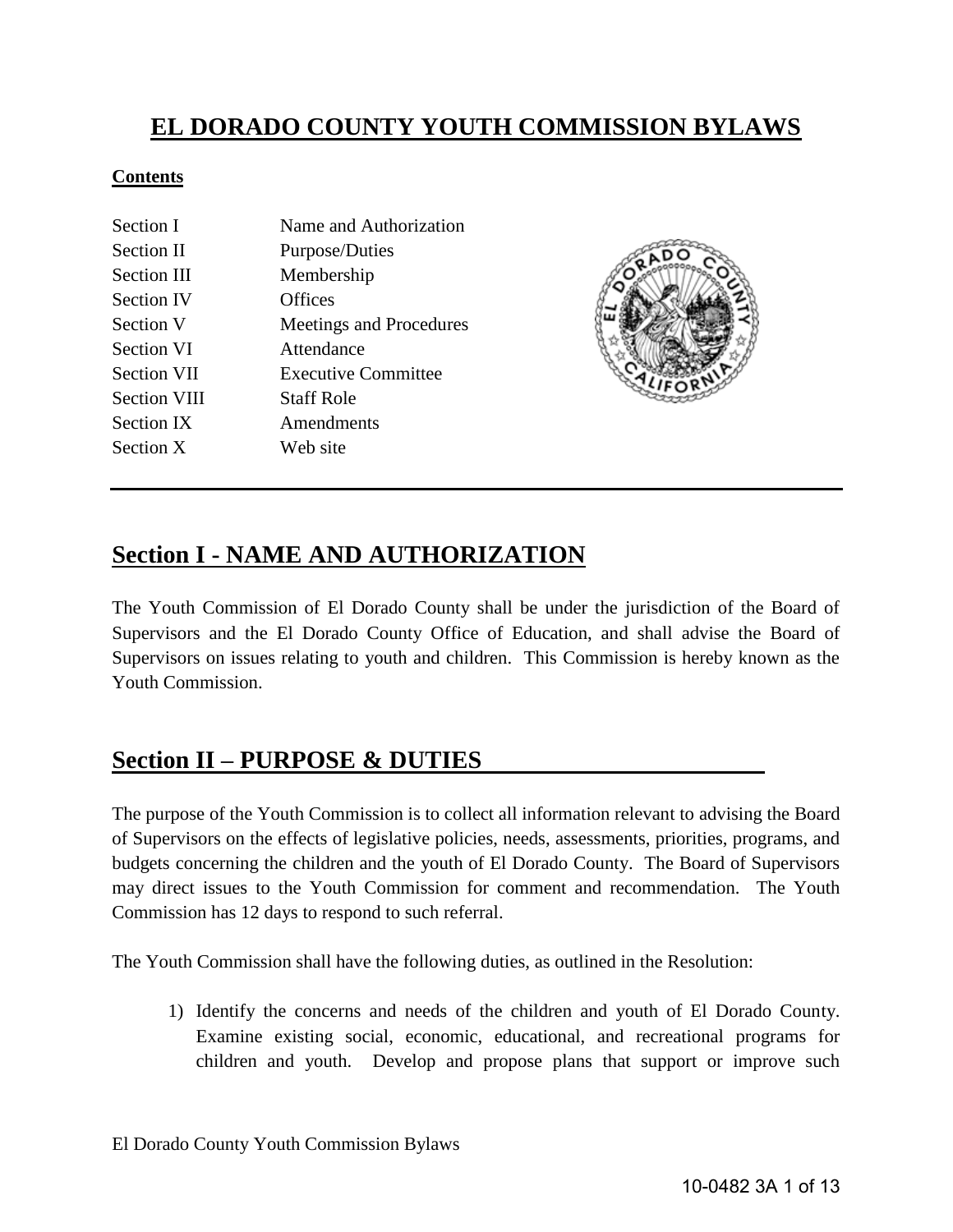programs, and make recommendations to the Board of Supervisors through their Board Liaison or their appointing Board member.

- 2) Identify the unmet needs of El Dorado County children and youth through personal contact with these young people, school officials, church leaders, and others. Hold public forums in which both youth and adults are encouraged to participate.
- 3) Elicit the interest, support and mutual cooperation of private groups and Countywide neighborhood planning collaborative efforts for children, youth and families that initiate and sponsor recommendations that address the social economic, educational, and recreational needs of children and youth in El Dorado County. Advise the Board of Supervisors about how such recommendations could be coordinated in the community to eliminate duplication in cost and effort.
- 4) Advise about available sources of governmental and private funding for youth programs.
- 5) Submit recommendations to the Board of Supervisors about juvenile crime prevention, job opportunities for youth, recreational activities for teenagers, opportunities for effective participation by youth in the governmental process, and changes in county regulations that are necessary to improve the social, economic, educational, and recreational advantages of children and youth.
- 6) Respond to requests for comment and recommendation on matters referred to the Youth Commission by officers, departments, agencies, boards, commissions, and advisory committees of the of the county.
- 7) Report to the Board of Supervisors the activities, goals and accomplishments of the Commission by June 2005, and by June of each calendar year thereafter. The Chair, or the next standing Officer, of the Youth Commission shall present the Youth Commission's activities, goals, and accomplishments of the past year to the full Board of Supervisors at the end of the Commission term. The address will be filed by the Youth Commission office and will be included as the opening section of the Youth Commission's published annual report.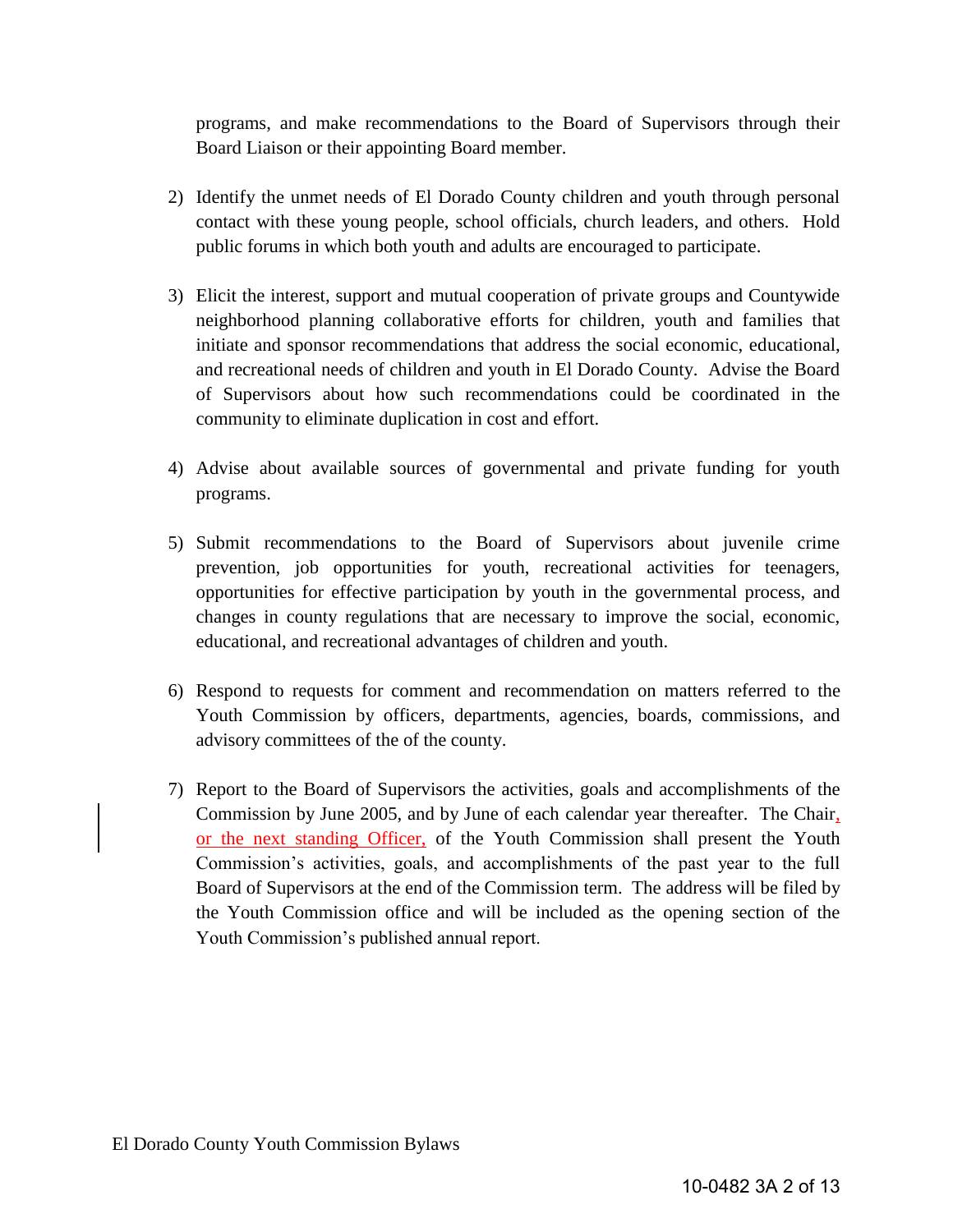# **Section III – MEMBERSHIP**

- A) The Youth Commission shall-may consist of up to eleven  $(11)$ , but not less than five  $(5)$ voting members, each of whom shall be between entering the eighth grade and at least 12 years of age, and entering the twelfth grade of school at the time of appointment of the Youth Commission. School is defined herein to mean a California recognized education system which includes, but is not limited to, public, private or home school programs.
	- 1) Each member of the Board of Supervisors  $shall$ -may appoint up to two (2) members of the Youth Commission. The Supervisor who has been appointed as the board's Liaison to the Youth Commission shall appoint one (1) additional member to the Youth Commission for a total of three (3) appointments to the Youth Commission. The El Dorado County Clerk of the Board of Supervisors shall appoint the Clerk of the Commission.
	- 2) Youth Commission applications are accepted during the months of May through August. In September a panel will be convened including Youth Commission Executive Committee, an EDCOE representative and a County representative to screen all incoming applications and set up interviews for those applicants invited for an interview. Once the interview process has been completed, a list of eligible applicants will be forwarded to the Board of Supervisors for appointment. The panel may include their notes to the Board to inform the Supervisors on information that could help them determine their appointments.
	- 3) All appointments shall be completed by **September**-October  $30<sup>th</sup>$  each year and Youth Commission members shall serve at the pleasure of their appointing authorities.
- B) A member who wishes to resign from the Youth Commission is required to submit a resignation letter to his/her appointing Supervisor. The Commission requests that the member then submit a copy of this letter to the Operations Officer.
- C) Vacancies In the event of a vacancy on the Youth Commission, the Operations Officer shall inform the appointing Supervisor that the Youth Commission would like to review applications and make recommendations to the Supervisor to fill the vacancy. Persons applying at the beginning of the Youth Commissioner selection process will be included in the selection process.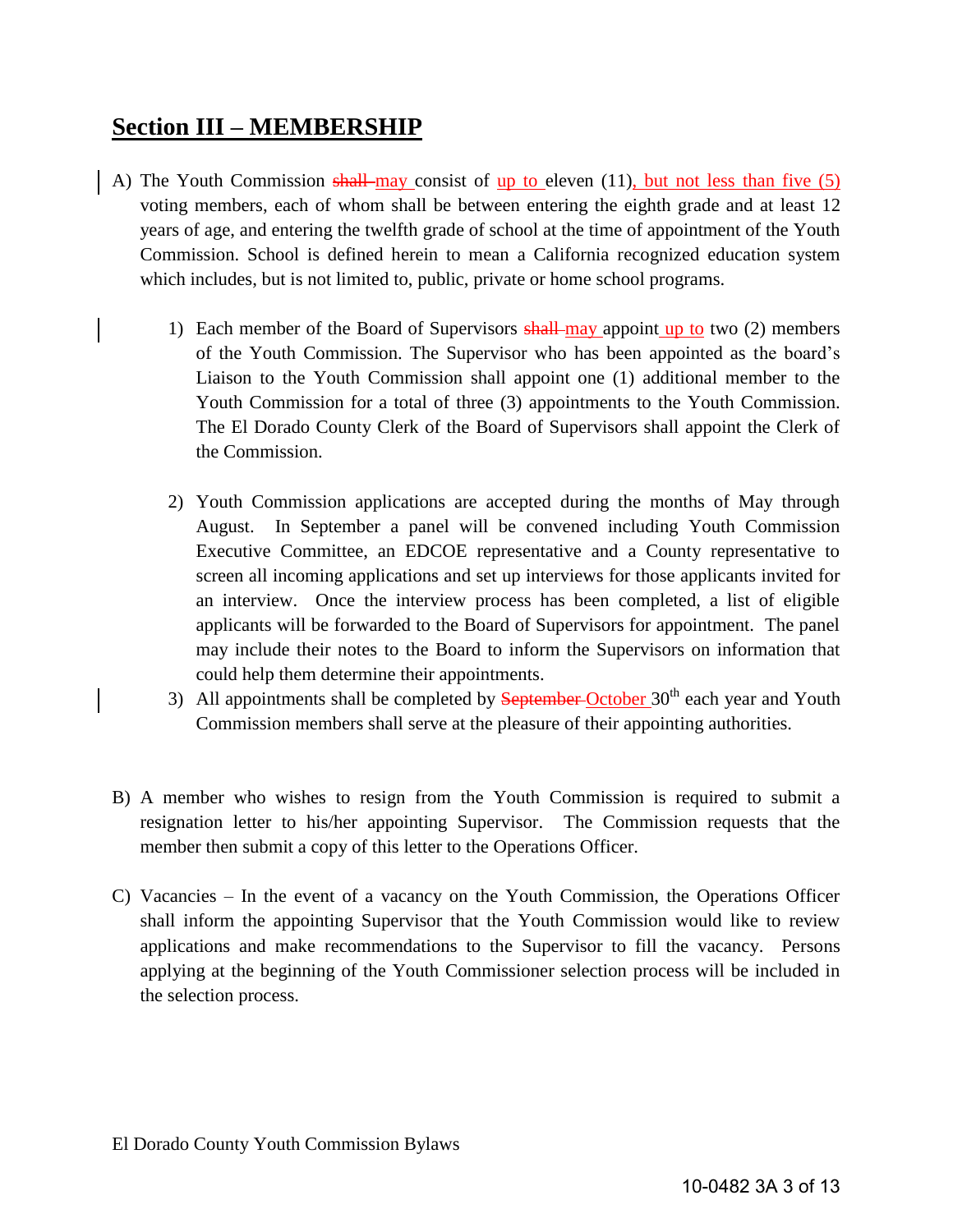# **Section IV – OFFICERS**

- A) The Youth Commission shall consist of the following Officers:
	- 1) Chairperson
	- 2) Vice-Chair / Operations Officer
	- 3) Government Affairs Officer
	- 4) Community Affairs Officer
	- 5) Treasurer
- B) Duties of the Officers
	- 1) The Chairperson shall:
		- i. Facilitate Youth Commission and Executive committee meetings;
		- ii. Be fair;
		- iii. Motivate and encourage active participation by all Youth Commissioners at meetings and in projects;
		- iv. Uphold and enforce bylaws;
		- v. Meet with the advisor weekly to check in and discuss Youth Commission business;
		- vi. Be the spokesperson of the Youth Commission;
		- vii. Review the agenda for Youth Commission meetings;
		- viii. Be responsible in assigning tasks not under the jurisdiction of other officers.

*Recommended Skills: Public speaking skills, leadership skills, group facilitation skills, able to ensure participation of members at meetings and in projects, motivational skills, and inclusive (prefer flexible schedule with free hours during the day).* 

- 2) The Vice Chair/Operations Officer shall:
	- i. If the Chairperson is not present, facilitate Youth Commission and Executive Committee meetings;
	- ii. Ensure committees and liaisons are fulfilling their duties and responsibilities;
	- iii. Mediate all internal conflicts (Youth Commissioner-Youth Commissioner; Youth Commissioner-Staff); point person for grievances pertaining to staff or Commissioners.
		- 1. In the event that a grievance is against the Vice Chair/Operations Officer, the Chairperson will mediate;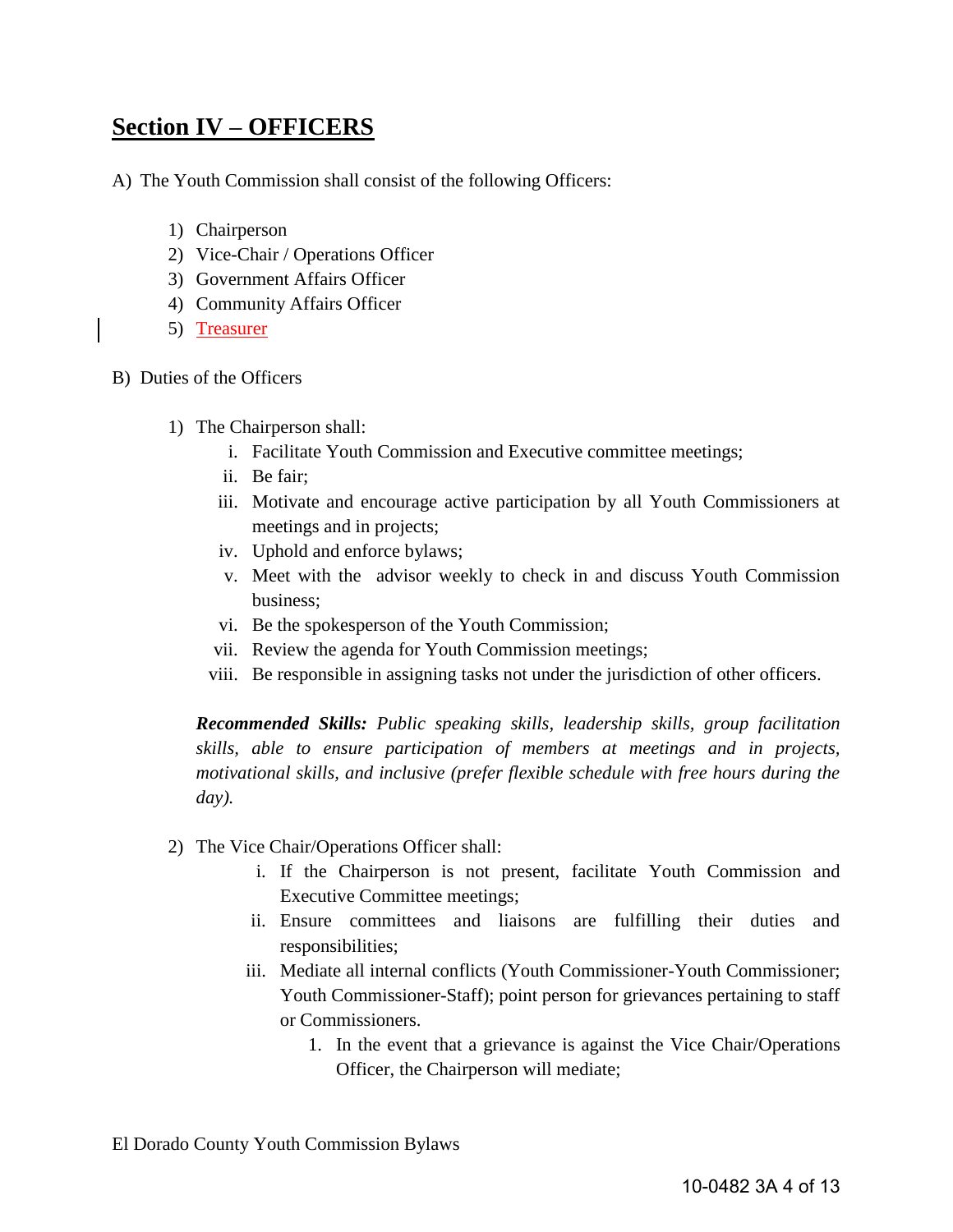- iv. Monitor attendance and report delinquent Youth Commissioners to Executive Youth Committee;
- v. Coordinate making recommendation of a Youth Commission candidate to appointing authority in the event of a vacancy;
- vi. Oversee all administrative functions on behalf of the Youth Commission;
- vii. Coordinate social/training events with the assistance of staff.

*Recommended Skills: Organizational skills; ability to work well with people and encourage them, facilitation/conflict mediation skills, ability to relate well to different groups of people.* 

- 3) The Government Affairs Officer shall:
	- i. Serve as the point person on receiving, monitoring, and reporting pending legislation to the Youth Commission;
	- ii. Ensure Youth Commissioners build relationships with Board of Supervisors by meeting about upcoming legislation;
	- iii. Check (via phone or at Youth Commission meetings) to make sure Youth Commissioners are meeting with appointing authority regarding pending legislation;
	- iv. Solicit interest and participation of Youth Commissioners in writing and getting support for legislation;
	- v. Advise committees on drafting legislation before it goes to the County Counsel's office'
	- vi. Serve as a liaison to the Deputy County Counsel;
	- vii. Attend Board of Supervisors meetings, if possible.

*Recommended Skills: Interest in legislation and policy, leadership skills, public speaking skills, organizational skills, facilitation skills, quick learner, able to teach and engage as many Youth Commissioners as possible, (prefer flexible schedule with free hours during the day).* 

- 4) The Community Affairs Officer shall:
	- i. Co-coordinateCoordinate (with Media and Public Relations Officer) media, public relations, outreach and educational material on behalf of the Youth Commission;
	- ii. Working with staff, develop an annual outreach plan and media strategy for the Youth Commission;
	- iii. Present plan for approval to Youth Commission presentations at schools, agencies, and events.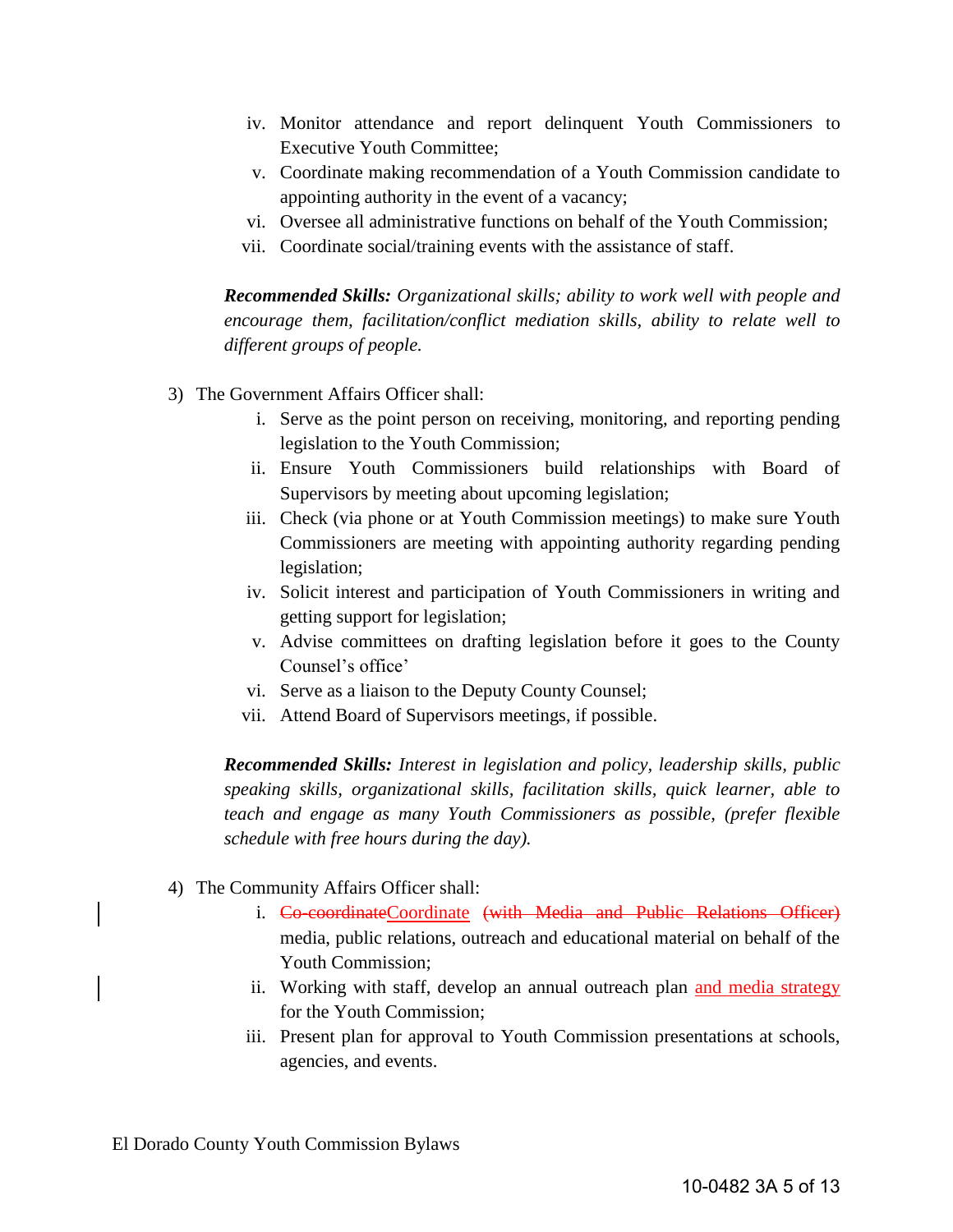- iv. Coordinate Community Meetings and Youth Commission presentations at schools, agencies, and events;
- v. Working with the Government Affairs Officer, coordinate Youth Commissioner testimony at legislative hearings
- vi. Coordinate Youth Commission Newsletters.
- v.vii. Coordinate the production of the Annual Report

*Recommended Skills: Organizational skills, strong people skills, written and verbal and communication skills, outgoing, dependable, public speaking skills, ability to relate to different groups of people, strong familiarity with El Dorado County.*

*5)* The Media and Public Relations Officer shall:

- i. Co-coordinate (with Community Affairs Officer) media, public relations, outreach and educational material on behalf of the Youth Commission;
- ii. Coordinate Youth Commission newsletter;
- iii. Working with staff, develop media strategy for the Youth Commission.
- iv. This strategy might include press releases, press kits for the media and public, and maintain a web page;
- v. Coordinate the production of the Annual Report.

 *Recommended Skills: Organizational skills, writing skills, public speaking skills, experiences with media or willingness to learn, dependable.* 

5) The Treasurer shall:

- i. Maintain and monitor the financial records and activities related to the Youth Commission;
- ii. Work with appropriate El Dorado County Office of Education accounting staff to facilitate financial transactions related to the Youth Commission;
- 6)iii. Facilitate a bi-monthly financial report to the Youth Commission at a regular meeting.

## C) Executive Committee

The Executive Committee shall be comprised of the Chairperson, Vice Chair/Operations Officer and the Treasurer.

1) Executive Committee responsibilities: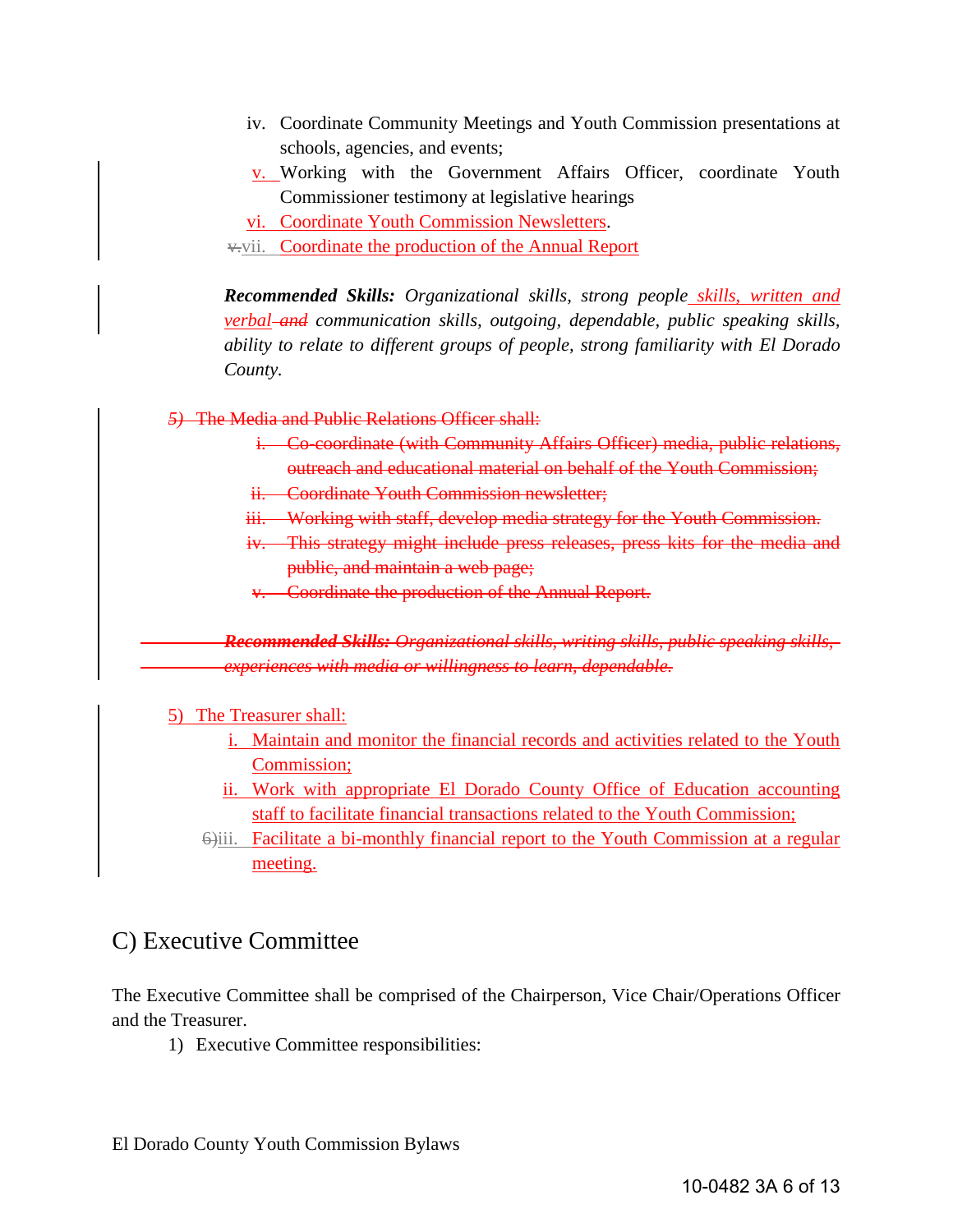- i. Create, determine size and select members of the committees, if necessary, and remove members if needed to review issues and advise the full Youth Commission.
- ii. Call special meetings on behalf of the Youth Commission.
- iii. Advise the Youth Commission during emergency or extenuating circumstances on action to take. In the event that the Youth Commission does not have a regularly scheduled meeting in the time to advise the Board of Supervisors on legislation that has been referred to them for review by committee; the Executive Committee may advise the Board of Supervisors of the position it will recommend to the full Youth Commission. The legislation shall then be placed on the next Youth Commission meeting's agenda to permit the Youth Commission to determine its recommendations.
- iv. Investigate all improper behavior or bylaw infractions by Youth Commissioners and make recommendations for action to the full Youth Commission.
- v. Monitor Youth Commission attendance, make recommendations regarding authorizing absences, and review and make recommendations to the full Commission regarding any member's request for leave of absence.
- vi. Review the Youth Commission budget.
- vii. Discuss and finalize Commission agendas.
- viii. The Executive Committee must make recommendations on applicants to the Youth Commission in occurrence of a vacancy and in the absence of the Vice Chair/Operations Officer. The Committee will then present such recommendations to the full Youth Commission for approval of a recommendation to appointing Supervisor
- 2) Jurisdiction of the Executive Committee
	- i. Only Executive Committee members are allowed to vote on Executive Committee business.
	- ii. Any unsolvable concerns of the Executive Committee shall be cast to the full Youth Commission for resolution.
	- iii. The full Youth Commission has the power to override or veto any decision made by the Executive Committee by majority vote.
- 3) Youth Commission Environment
	- i. The Youth Commission shall encourage and protect an egalitarian environment. This includes providing leadership roles and opportunities for all fellow Youth Commissioners.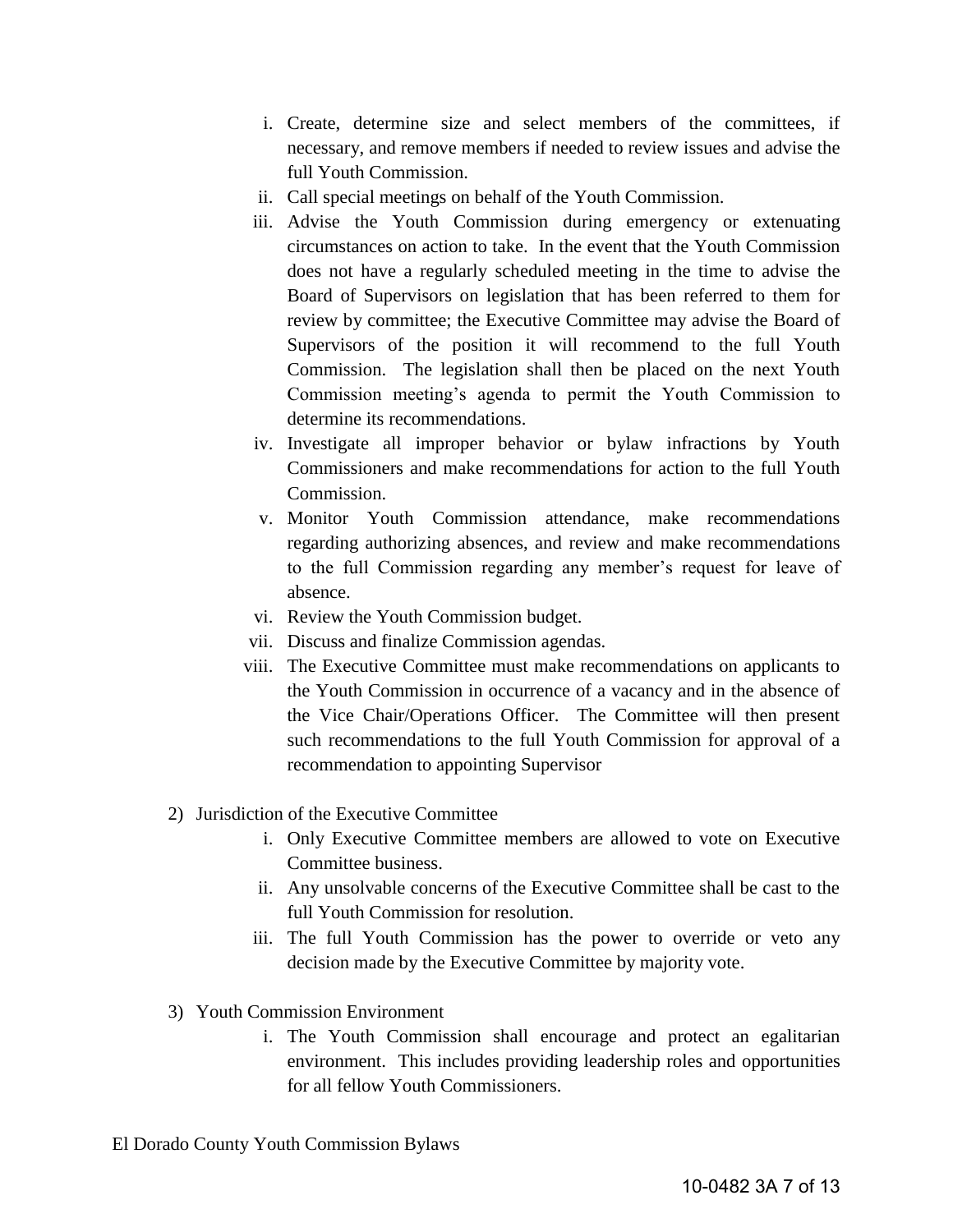- 4) Transfer from Current Term to New Term
	- i. The Chairperson will be appointed to the Youth Commission through an open election against all qualified candidates and will be appointed by the last meeting in the Youth Commission Year.
	- ii. If a Chairperson isn't appointed by the end of the term, the new Chairperson will be appointed at the beginning of the new term.
	- iii. All other officers will be appointed at the beginning of the new term.

The Executive Committee must make recommendations on applicants to the Youth Commission in the occurrence of a vacancy. The Committee will present their recommendations to the full Youth Commission for approval of a recommendation by the appointing Supervisor.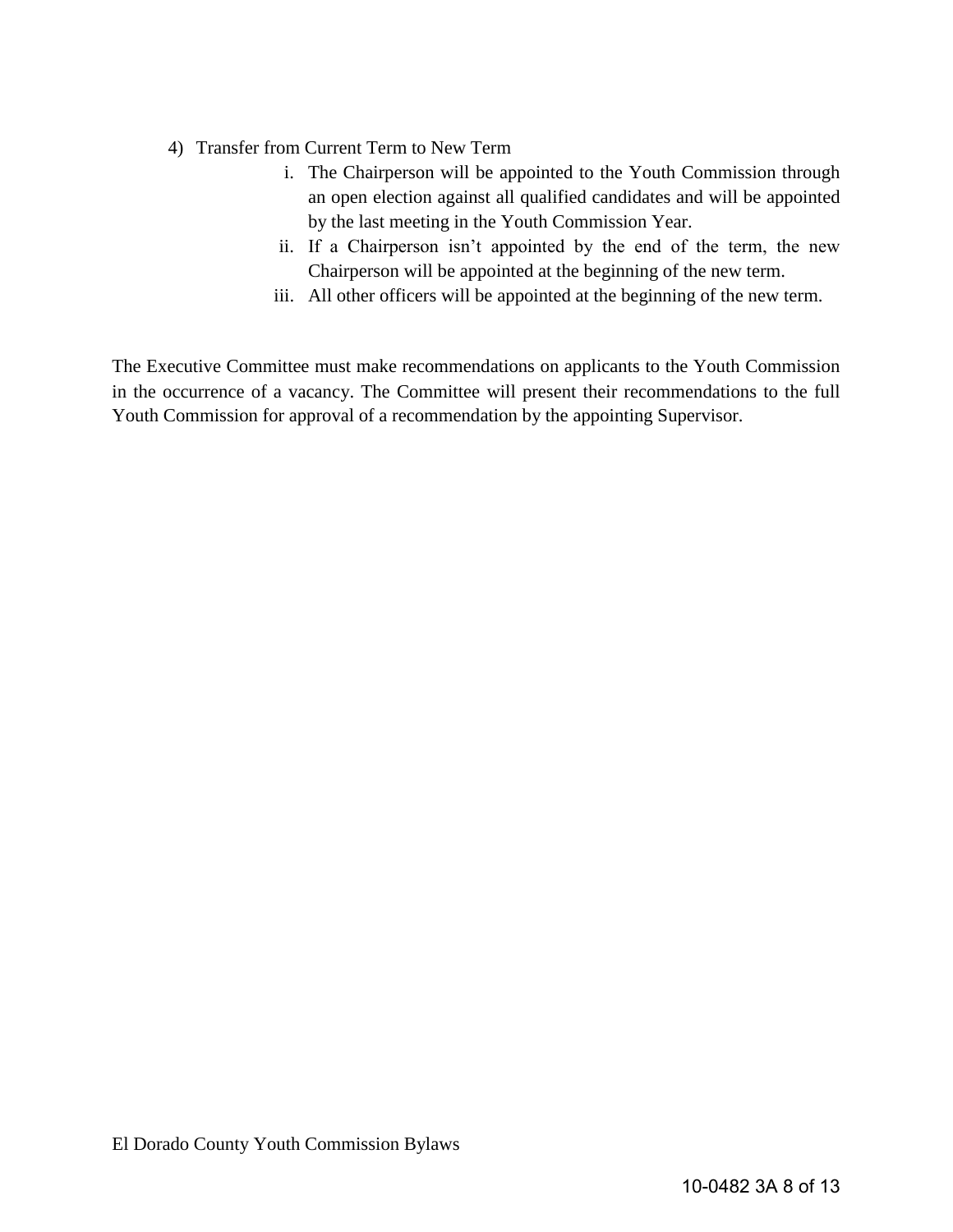# **D) Terms and Vacancies**

- 1) The Elected officials shall serve one-year terms, following the calendar terms of the full Youth Commission.
- 2) No Youth Commissioner shall run for more than one officer position at the same time.
- 3) No officer shall hold more than one officers' position at the same time.
- 4) No officer shall hold the same position for more than two (2) consecutive terms.
- 5) An officer may be removed from office by a 2/3 vote by the full Youth Commission for any reason deemed necessary.
- 6) Vacancies shall be filled for the remainder of the unexpired term in a manner similar to that which the member was initially elected.
- 7) Members may nominate themselves for an office or have someone else nominate them, providing the person accepts the nomination. Elections will happen in writing and results will be announced to the public. If there are more than two candidates and neither receives more than 50% of the votes, a run-off will be held. The person with the majority vote in the run-off shall be elected to the office.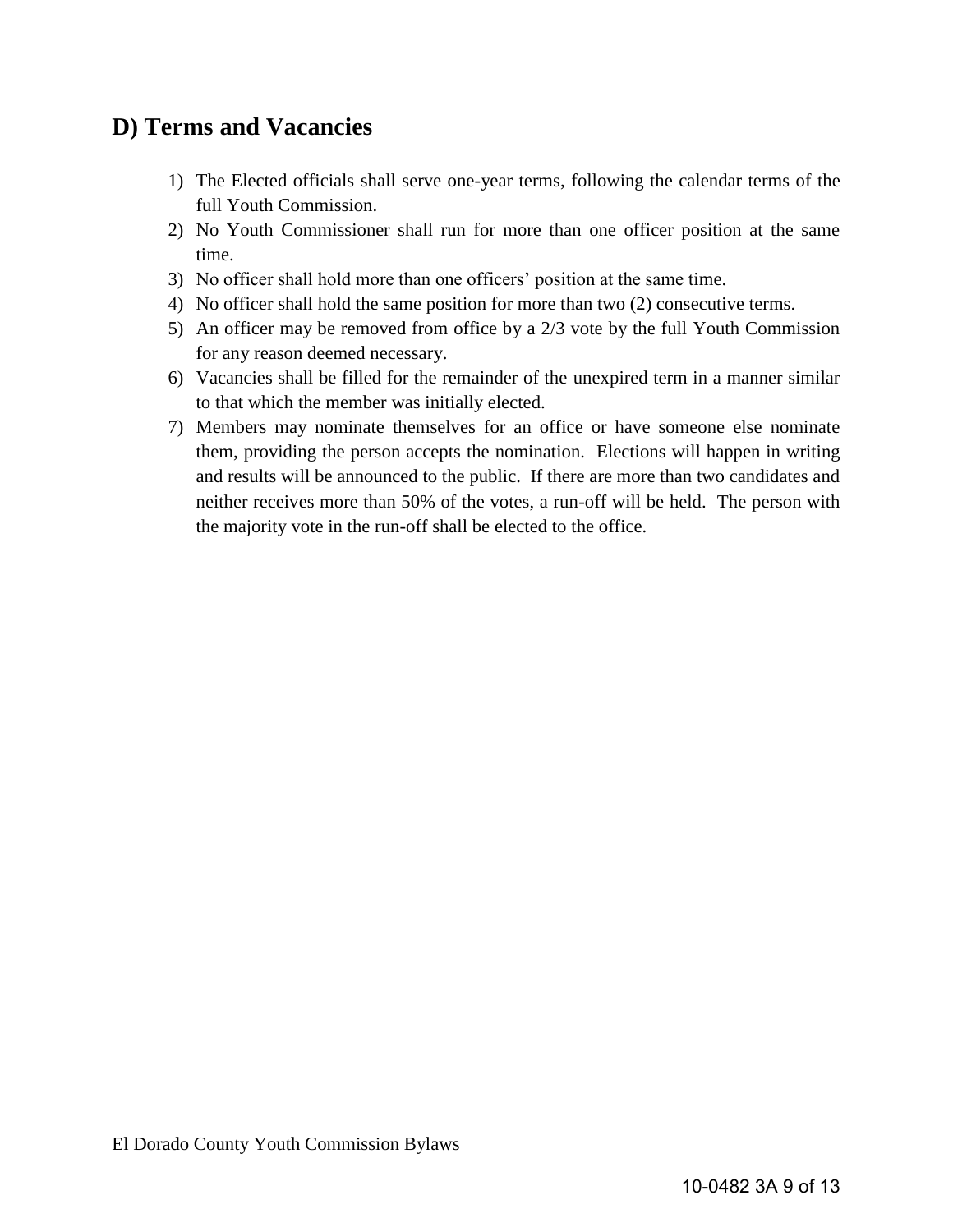# **Section V – MEETINGS AND PROCEDURES**

### A. **Regular Meetings**

- 1) The Youth Commission will meet bi-monthly. Meeting dates and times to be determined by the El Dorado County Office of Education's assigned Youth Commission advisor and sitting Commissioners.<del>on the second  $(2<sup>nd</sup>)$  and fourth</del>  $(4<sup>th</sup>)$  Tuesday of every month, unless this falls on a holiday, in which case the Youth Commission chooses an alternate date.
- 2) The Youth Commission must meet at least once per month.

### B. **Special Meetings**

- 1) Under the Brown Act, the Chairperson or a majority of the Youth Commission have the power to call a special meeting of the Youth Commission. In addition, the Executive Committee shall also have the power to call a special meeting of the Youth Commission, if a minimum of three Executive Committee members vote to do so.
- 2) For a special meeting or workshop, an agenda and  $7224$  hours notice to the public must be provided.
- 3) Seven member of theA quorum of the Youth Commission must be present in order to conduct business.

#### C. **Quorum and Voting Procedure** –

- 1) The presence of seven a majotiry of Youth Commissioners shall constitute a quorum for all proposes.
- 2) The affirmative vote of a majority of the members present shall be required for the approval on any matter.

#### **D. Setting the Agenda**

- 1) The Chairperson and members of the Executive Committee can place new items on the agenda for the next Youth Commission meeting in between Youth Commission meetings.
- 2) Any Youth Commission member is free to propose agenda items.

### **E. Public Comments**

- 1) The Youth Commission and all committees of the Youth Commission shall hold meetings open to the public in full compliance with state and local laws. The Youth Commission encourages the participation of interested persons.
- 2) The Chair may limit time permitted for public comment consistent with state and local law.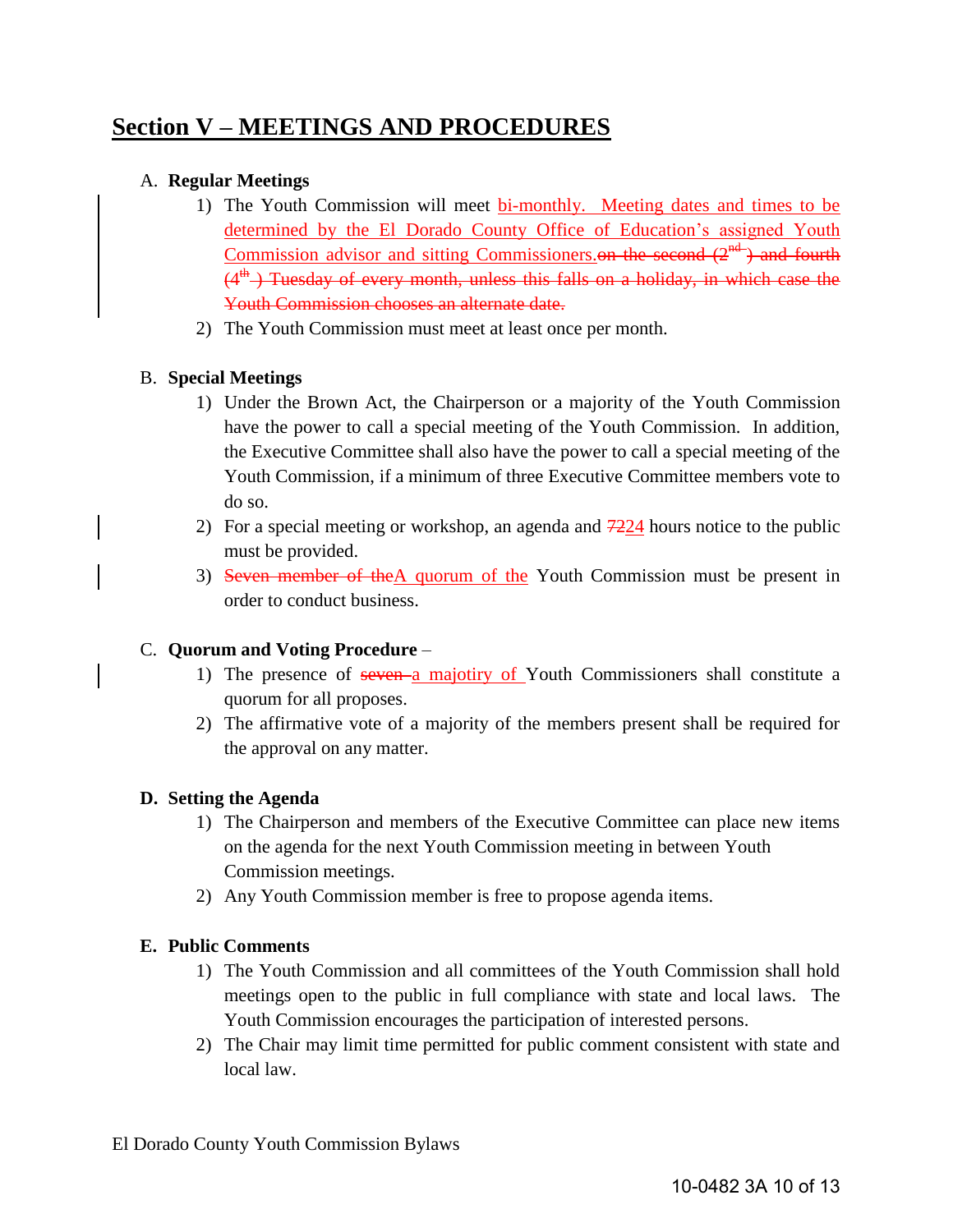3) Each person wishing to speak on an item before the Youth Commission at a regular or special meeting shall be permitted to be heard once for up to three minutes.

## **Section VI – ATTENDENCE**

#### A. **Automatic Resignation of Members**

1) Members are reminded not to abuse the attendance policy and that absences or lateness might result in automatic resignation from the Youth Commission as described below:

### B. **Attendance**

- 1) Under the Resolution, any member whom the Youth Commission certifies to have missed three (3) regularly scheduled meetings of the full Youth Commission during anytime throughout the year without authorization of the Youth Commission shall be deemed to have resigned from the Youth Commission. The Youth Commission shall not authorize any absences in excess of three (3) regularly scheduled meetings.
- 2) If any member has missed three (3) full Youth Commission meetings without authorization, the Operations Officer shall calendar for the Youth Commission's consideration at its next meeting whether to certify to the Clerk of the Board that the absent member has missed three (3) Youth Commission meetings without authorization.
- 3) In regards to regularly scheduled committee meetings, the Youth Commission shall notify the appointing officer of any member whom the Youth Commission certifies to have missed three (3) regularly scheduled meetings without the authorization of the Youth Commission.
- 4) To authorize an absence prior to a scheduled Youth Commission or Committee meeting, the member seeking authorization must leave a message on the voice mail at the Youth Commission office or with Youth Commission staff at least twenty-four (24) hours in advance. The full Youth Commission/Committee will vote on the authorization of the absence if it becomes debatable at its scheduled meeting.
- 5) To authorize an absence after the scheduled Youth Commission or Committee meeting, the member seeking authorization must inform the Youth Commission Chair as to the general reason for his or her absence within two (2) weeks after the missed meeting unless the member can show undue hardship in contacting the staff within that period. The Executive Committee will then render their decision and notify the Commission at the following meeting.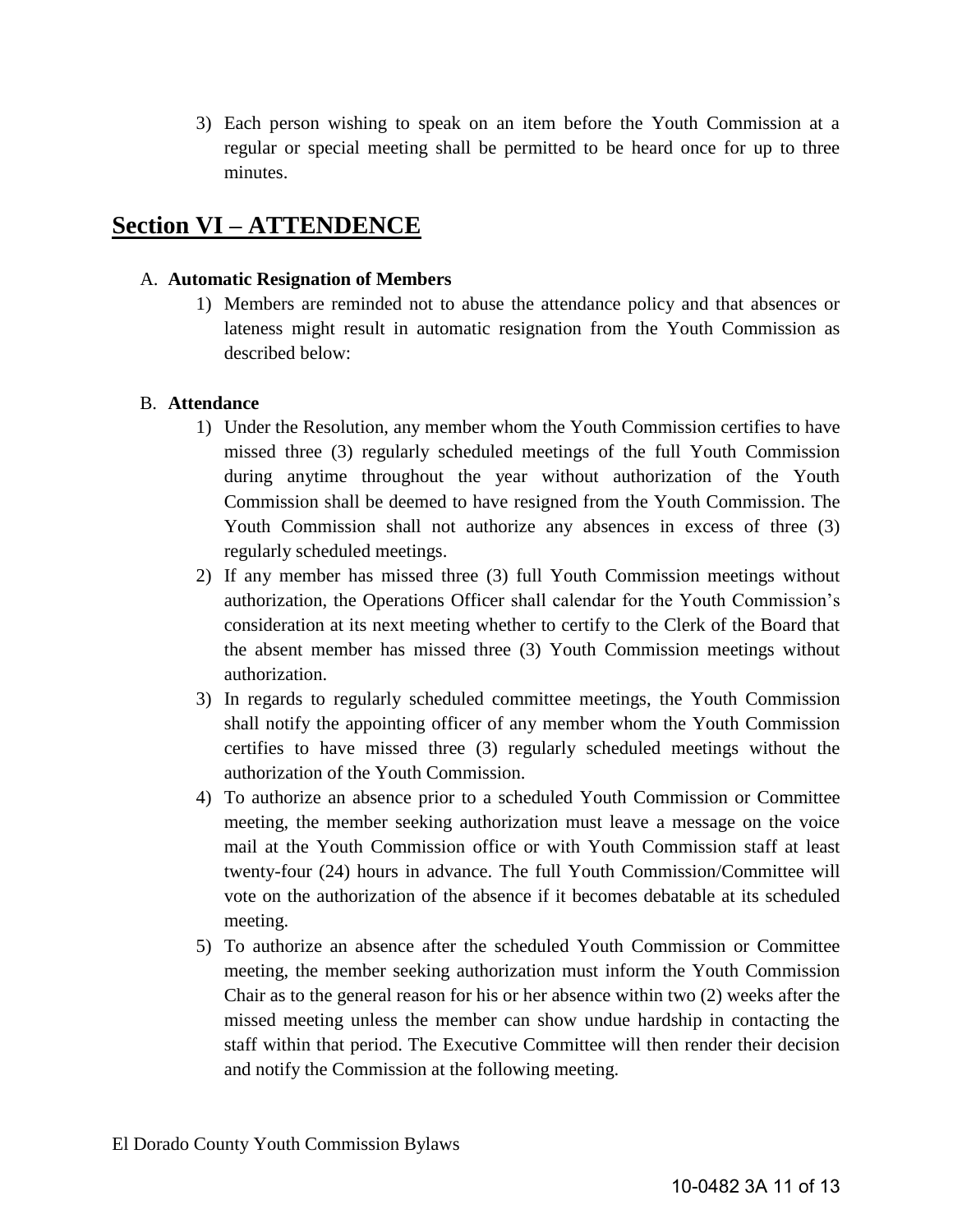#### C. **Extended Leave of Absence**

1) The leave of absence must be approved by the full Youth Commission. Only one (1) leave of absence is permitted per Youth Commission term, except for in emergencies approved by the full Youth Commission.

### D. **Scheduled Training and Retreats:**

- 1) There are scheduled trainings, including the orientation retreat and the annual mid-year retreat, that are scheduled before a Youth Commissioner is appointed. Youth Commissioners are well notified of these meetings, and therefore are required to attend them.
- 2) All regular bylaws that apply to full Commission meetings will apply to these meetings. For example: If a retreat/training is more than one (1) day, each day missed will count as one (1) absence. Tardy policies do not apply.